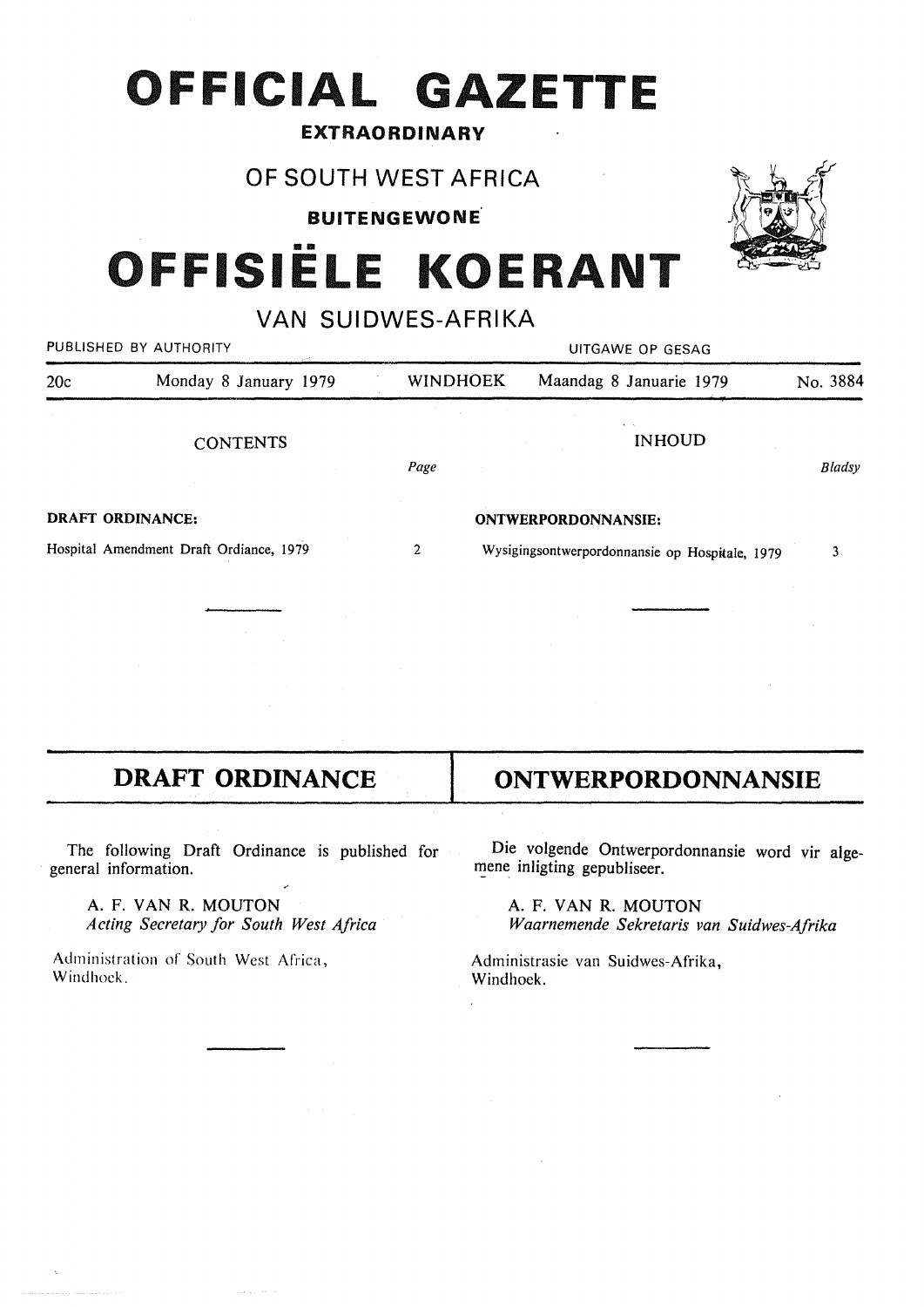#### GENERAL EXPLANATORY NOTE:

Words underlined with solid line indicate insertions proposed.

## **DRAFT ORDINANCE**

To amend the Hospitals Ordinance, 1972, so as to exclude the liability of the Administration for the conveyance, or the cost of the conveyance, of the corpse of a patient back to the hospital or place from which he was transferred; and to grant authority for the making of regulations in relation to the burial of any corpse that is stored in the mortuary of a state hospital and that is not claimed or that no legally competent person undertakes to bury and actually buries.

BE IT ORDAINED by the Legislative Assembly for the Territory of South West Africa, as follows:-

Amendment of section 14 of Ordinance 14 of 1972. as amended by section 4 of Ordinance 3 of 1973.

1. Section 14 of the Hospitals Ordinance,  $1972$ hereinafter referred to as the principal Ordinance  $-$  is hereby amended by the addition of the following subsection:

> "(3) If a patient referred to in subsection  $(1)$  dies in or at the hospital to which he was transferred at the expense of the Administration, the Administration shall not be liable for the conveyance, or the cost of the conveyance, of the corpse of such parient to the hospital or place from which he was thus transferred.".

Amendment of section 41 of Ordinance 14 of 1972, as amended by section 10 of Ordinance 3 of 1973.

2. Section 41 of the principal Ordinance is hereby amended by the insertion after paragraph (j) of the following paragraph:

" $(jA)$  the burial, after the expiry of a period mentioned in the regulation, of any corpse that is stored in the mortuary of a state hospital and  $-$ 

- (i) that has not been claimed; or
- (ii) that no legally competent person has undertaken to bury and has actually buried.".

Short Title.

3. This Ordinance shall be called the Hospitals Amendment Ordinance, 1979.